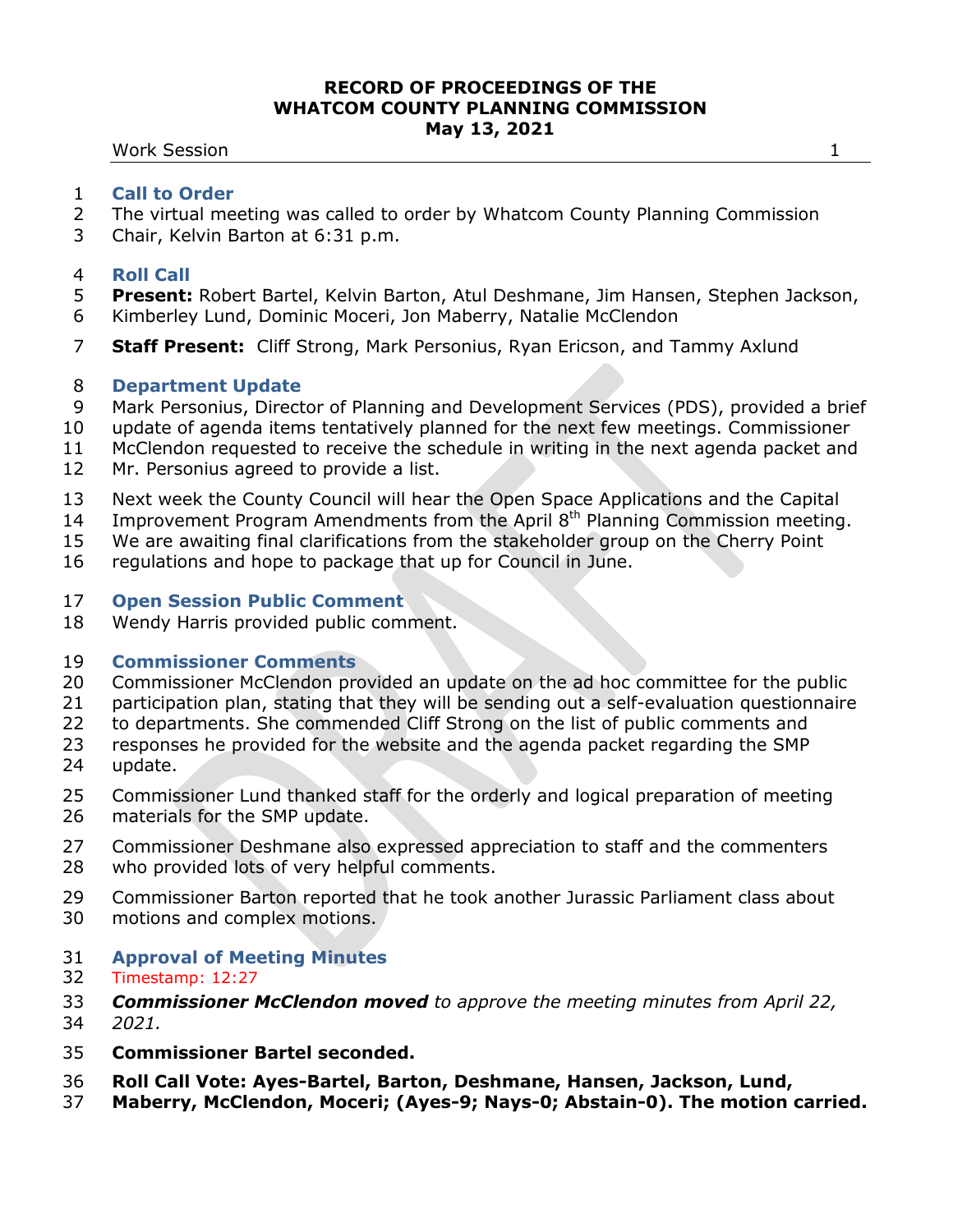#### Work Session 2

## **Shoreline Management Plan (SMP) 2020 Update**

- Timestamp: 13:24
- Cliff Strong, PDS Senior Planner, provided a status update of where the Planning
- Commission left off with SMP review and invited commissioners to discuss any
- remaining items of concern.

## Timestamp: 20:19

## *Commissioner Hansen moved to add policy 11AA-8 to Whatcom County*

- *Comprehensive Plan Chapter 11 as follows: The buildable area of new lots and new*
- *and expanded development along the marine shoreline should be located two feet*
- *above the OHWM so they will be at a lower risk of damage and not interfere with the*
- *landward expansion and movement of wetlands and aquatic vegetation as sea level*
- *rises. The part of the ownership waterward of the buildable area may be used as*
- *required open space. If new data is available, sea level rise elevation data shall be*
- *revised during the SMP periodic update.*

# **Commissioner Lund seconded.**

- Commissioners discussed the motion and invited clarification from staff.
- **Roll Call Vote: Ayes-Hansen, Lund, McClendon; Nays- Bartel, Barton, Jackson,**
- **Maberry, Moceri; Abstain- Deshmane; (Ayes-3; Nays-5; Abstain-1). The motion failed.**

# Timestamp: 51:13

- *Commissioner Hansen moved that under Exhibit F Critical Areas 16.16.270,*
- *Reasonable Use, the original staff number of 2,500 square feet be restored to the*
- *document as the maximum impact area allowed.*
- **Commissioner Deshmane seconded.**
- *Commissioner Barton moved to amend the motion so 16.16.270(C)(12) would*
- *read: For single family residences, the maximum impact area shall not exceed 10% of*
- *the lot area or 2,500 square feet, whichever is greater, provided that in no instance*
- *shall it exceed 4,000 square feet. This impact area shall include the residential*
- *structure as well as appurtenant development that is necessarily connected to the use*
- *and enjoyment of a single-family residence. Such appurtenant development includes*
- *garages, decks, driveways, parking, on-site septic systems, and all lawn and nonnative*
- *landscaping, with the following exceptions:*
- *a. On lots outside of the shoreline jurisdiction, when an extended driveway is necessary to access a portion of a development site with the least impact on critical area and/or buffers, those portions of the driveway shall be excluded from the 4,000-square-foot maximum impact area; provided, that the access road or driveway meets the standards of WCC [16.16.620\(](https://www.codepublishing.com/WA/WhatcomCounty/#!/WhatcomCounty16/WhatcomCounty1616.html#16.16.620)D) or [16.16.720\(](https://www.codepublishing.com/WA/WhatcomCounty/#!/WhatcomCounty16/WhatcomCounty1616.html#16.16.720)D), as applicable.*
- *b. On lots within the shoreline jurisdiction, when an extended driveway is necessary to access a portion of a development site with the least impact on critical areas*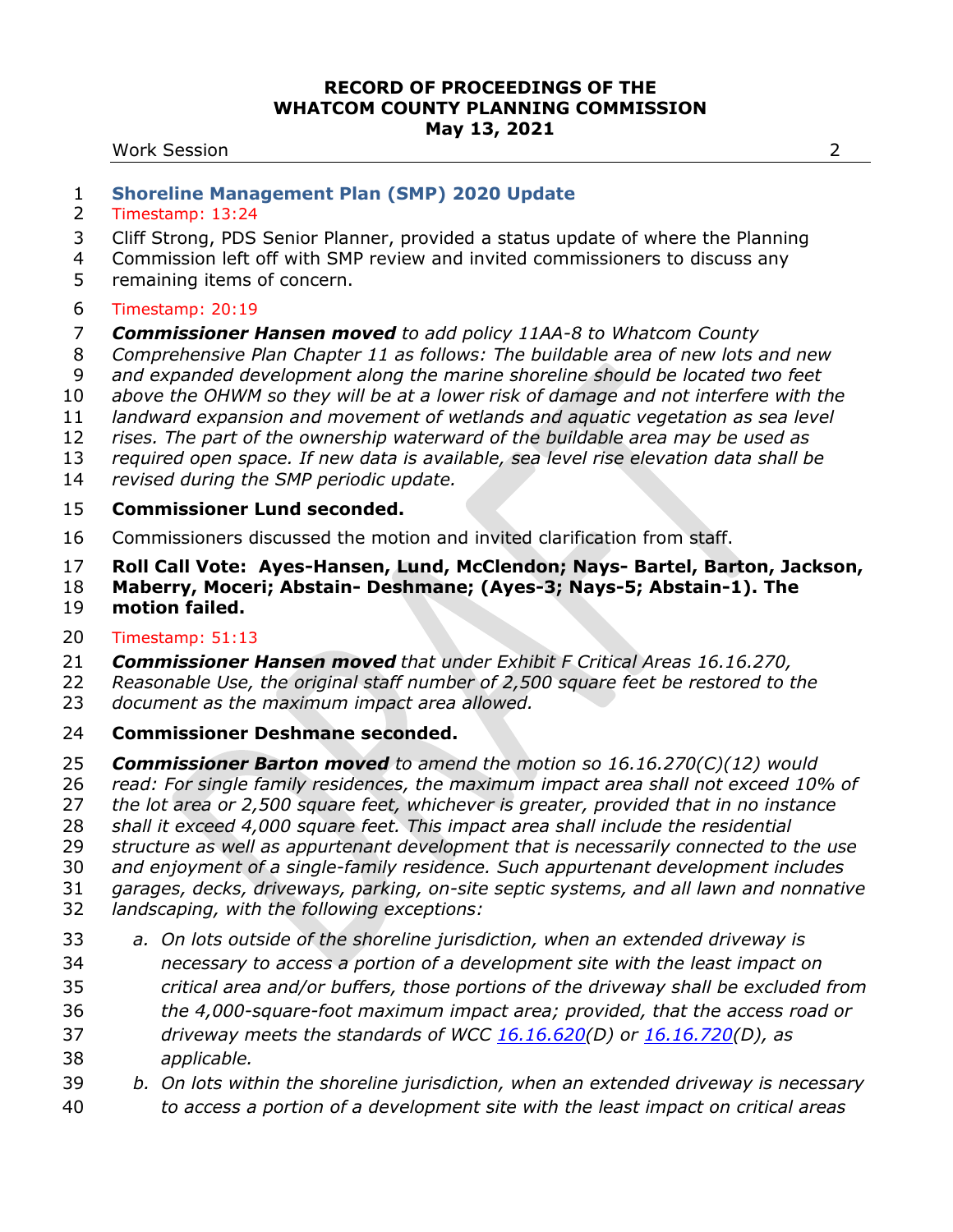#### Work Session 3

- *and/or buffers, the applicant shall demonstrate that the size and location of the driveway is the minimum necessary to access the development site.*
- **Commissioner Maberry seconded.**
- Commissioners discussed the motion to amend.
- Timestamp: 1:01:32
- *Commissioners voted to amend the original motion***.**
- **Roll Call Vote: Ayes-Bartel, Barton, Deshmane, Hansen, Jackson, Lund,**
- **Maberry, McClendon, Moceri; (Ayes-9; Nays-0; Abstain-0). The motion carried.**
- *Commissioners voted on the motion as amended***.**

**Roll Call Vote: Ayes-Bartel, Barton, Deshmane, Hansen, Jackson, Lund,** 

- **Maberry, McClendon, Moceri; (Ayes-9; Nays-0; Abstain-0). The motion carried.**
- Timestamp: 1:03:28
- *Commissioner McClendon moved that the proposed motion to approve in the memo*
- *from Mr. Strong, starting with "After holding 11 work sessions" and the 2020 Shoreline*
- *Management Program Periodic Update be approved as amended, including the findings*
- *of fact from the last staff report*
- *The language from the memo reads as follows: After holding 11 work sessions and a*
- *joint public hearing with the Department of Ecology wherein the Planning Commission*
- *reviewed and amended the draft documents based on public comment, and based on*
- *the draft Finding of Facts and Conclusions included in the staff report, the Planning*
- *Commission recommends that the Council adopt the 2020 Shoreline Management*
- *Program Periodic Update, including exhibits:*
	- *A – CompPlan Ch. 10 Environment*
- *F – WCC 16.16 Critical Areas Regulations G –Shoreline Map*
- *B – CompPlan Ch. 11 Shorelines*
- *C – CompPlan Ch. 8 Marine Resource Lands D – WCC Title 23 Shoreline Regulations*
- *I – No Net Loss Addendum*
- *J – Shoreline Restoration Addendum*
- *E – WCC Title 22 Shoreline Permitting*
- *This also includes Council's docketed items:*
- *1) PLN2019-00011, a directive to amend the CompPlan and codes to allow the seasonal extraction of sand and gravel from dry upland areas under certain conditions, which both the Mineral Resources Advisory Board and the Commission have been found to be unnecessary as such use is already allowed under current code; and ,*
- *2) PLN2018-00010, the addition of Policy 10L-19 supporting the establishment of a Sustainable Salmon Harvest Goal to CompPlan Ch. 10.*
- **Commissioner Jackson seconded.**
- Commissioners discussed the motion and staff responded to questions.
- **Roll Call Vote: Ayes-Bartel, Barton, Deshmane, Hansen, Jackson, Lund,**
- **Maberry, McClendon, Moceri; (Ayes-9; Nays-0; Abstain-0). The motion carried.**